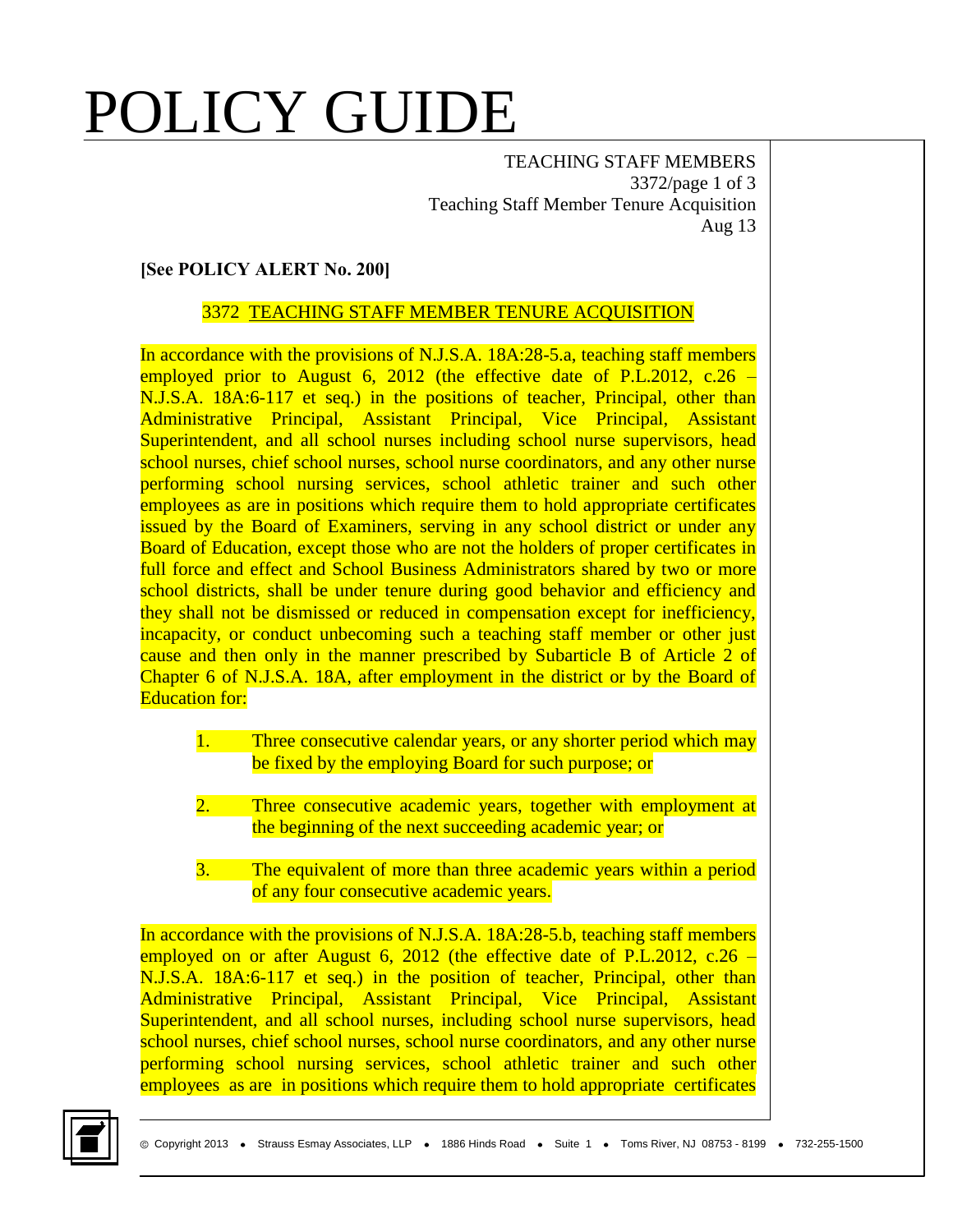## POLICY GUIDE

TEACHING STAFF MEMBERS 3372/page 2 of 3 Teaching Staff Member Tenure Acquisition

issued by the Board of Examiners, serving in any school district or under any Board of Education, excepting those who are not the holders of proper certificates in full force and effect, and School Business Administrators shared by two or more school districts, shall be under tenure during good behavior and efficiency and they shall not be dismissed or reduced in compensation except for inefficiency, incapacity, or conduct unbecoming such a teaching staff member or other just cause and then only in the manner prescribed by Subarticle B of Article 2 of Chapter 6 of N.J.S.A. 18A, after employment in the district or by the Board of Education for:

- 1. Four consecutive calendar years; or
- 2. Four consecutive academic years, together with employment at the beginning of the next succeeding academic year; or
- 3. The equivalent of more than four academic years within a period of any five consecutive academic years.

In order to achieve tenure pursuant to N.J.S.A. 18A:28-5.b, a teacher shall also complete a district mentorship program during the initial year of employment and receive a rating of effective or highly effective in two annual summative evaluations within the first three years of employment after the initial year of employment in which the teacher completes the district mentorship program.

In order to achieve tenure pursuant to N.J.S.A. 18A:28-5.b, a Principal, Assistant Principal, and Vice Principal shall also receive a rating of effective or highly effective in two annual summative evaluations within the first three years of employment with the first effective rating being received on or after the completion of the second year of employment.

"Effective" or "highly effective" means the employee has received an annual summative evaluation rating of "effective" or "highly effective" based on the performance standards for his/her position established through the evaluation rubric adopted by the Board of Education and approved by the Commissioner of Education.